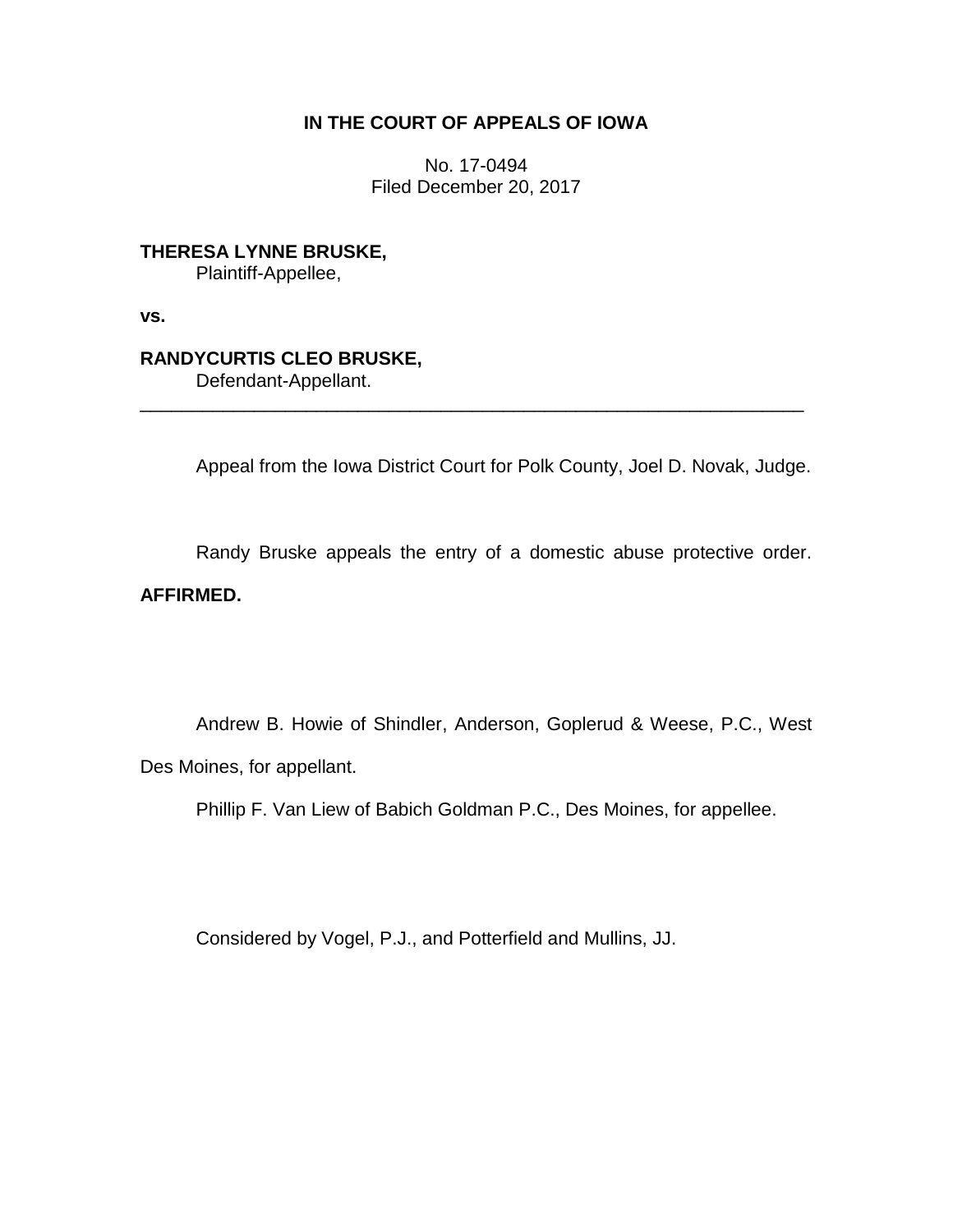### **MULLINS, Judge.**

 $\overline{a}$ 

Randycurtis Bruske (Randy) appeals the entry of a domestic abuse protective order pursuant to Iowa Code section 236.5(1)(b) (2017). He contends the district court's conclusion that he committed domestic abuse assault against his wife, Theresa Bruske, is not supported by substantial evidence. He specifically contends "[t]here is insufficient evidence to prove that [he] specifically intended to assault Theresa or that she was placed in fear by any of his actions as she alleged." Theresa requests an award of appellate attorney fees.

### **I. Background Facts and Proceedings**

We make the following findings of fact based upon the evidence which we find credible. The parties have been married for seven years. Their marriage has produced two children. On, January 31, 2017, Theresa filed a petition for dissolution of marriage. On February 1, Theresa called Randy while he was at work and informed him of the pending dissolution action. That evening, Randy was visibly upset when he returned home from work. Randy went out while Theresa stayed home with the children. Randy returned home at approximately 10:45 p.m. after being gone for roughly four hours. He went straight to bed. At approximately 11:45 p.m., as Theresa was washing dishes, Randy, who was heavily intoxicated,<sup>1</sup> came out of his room, approached Theresa, pulled down her pants, and tried to initiate sexual intercourse. Theresa initially resisted but reluctantly consented to the contact and requested that the encounter take place in the bedroom so the children would not be awoken.

Randy conceded at trial that, after finding out about the divorce, he did "indulge a little extra" in his alcohol consumption on the evening in question.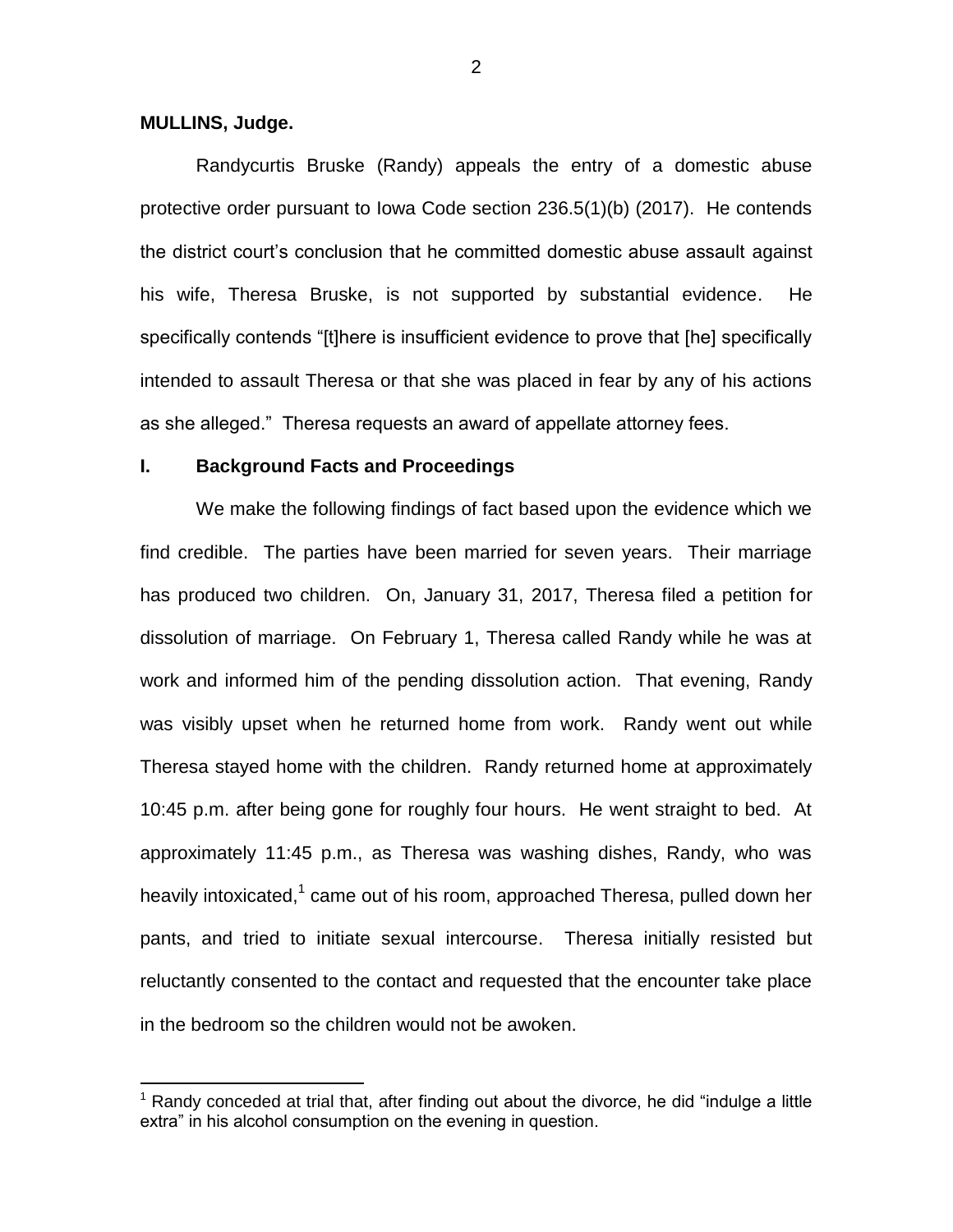The ensuing intercourse was aggressive on the part of Randy and he continued such aggressiveness, directing Theresa to "Take it!" several times, despite being advised by Theresa that he was hurting her and she wanted him to stop, as well as her unsuccessful effort to force Randy off of her. Specifically, during the encounter, Randy forced penetration more than once, pulled her hair, slammed her head into the mattress several times, and dug his fingers into Theresa's neck. Theresa was finally able to end the encounter.

Theresa then went to her daughter's room to sleep. The next morning at approximately 4:30 a.m., Theresa awoke to Randy ripping her pants off and forcing penetration, all while the parties' daughter was asleep in the same room, approximately eight feet away. Theresa declined consent to the encounter, but ultimately relented so the child would not be awoken. Randy "got up and stormed out of the room" a few minutes later. Theresa testified she feared for her safety during both of these encounters. Randy testified at trial that he believed both encounters were completely consensual. He conceded, however, that Theresa advised him on February 2 that his aggressive actions hurt her—he apologized for his conduct. Later that morning, Randy removed all the money from and closed the parties' joint checking accounts and cancelled their credit cards.

On February 5, the parties argued in relation to Theresa having previously hidden the magazines and ammunition for Randy's firearm. Randy left the home with his firearm and Theresa, frightened by what Randy might do with it, called her father who, in turn, called the police. Randy testified at the trial that he left the home at this time, a Sunday evening, to go to work. When the police arrived,

3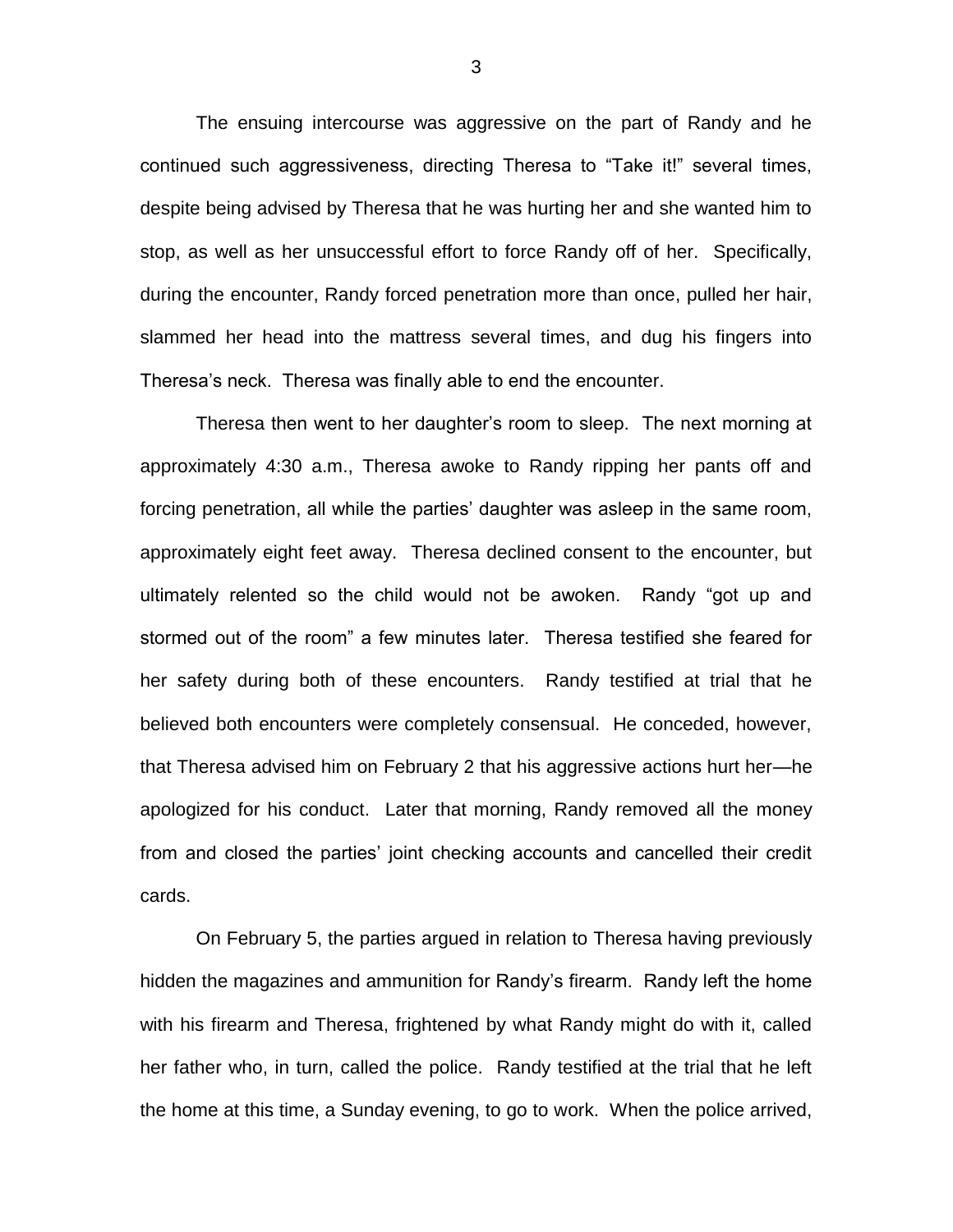Theresa advised them of the argument and the events that occurred on February

1. Theresa took the kids to her parents' home, switched vehicles, and then stayed in a motel "under someone else's name."

On Tuesday, February 7, Theresa filed a petition for relief from domestic abuse in which she alleged Randy sexually abused her.<sup>2</sup> The district court held an ex parte hearing and entered a temporary protective order pursuant to Iowa Code section 236.4(2). Following a trial in early March, the district court announced the following on the record:

I . . . find credible what [Theresa] has said occurred on February 1st and February [2nd]. And even – even if I think, and [Randy] testified, may have been some consent at some point in time on these occasions, but as far as I'm concerned, based upon the statements, if there was any voluntary consent to those acts . . . , that voluntary consent was withdrawn during the course of the sexual action by [Theresa] advising [Randy] he was hurting her. She wanted him to stop, and he failed to do so.

When, in this case a woman . . . says no, it means no, even if originally, you know, she said yes. Once she says, "Stop. No. You are hurting me," that is it. There is no more consent.

And the actions that were taken by [Randy] on those two days definitely rises to domestic abuse as the Court has read into the record . . . .

The court issued a one-year protective order. The order was subsequently amended to address possession of the marital home, physical care of the

children, and visitation. This appeal followed.

## **II. Standard of Review**

 $\overline{a}$ 

"District courts hear civil domestic abuse cases in equity, and we review

them de novo." *In re Petition of Chapman*, 890 N.W.2d 853, 856 (Iowa 2017);

*accord Wilker v. Wilker*, 630 N.W.2d 590, 594 (Iowa 2001). Under this review,

 $2$  Theresa tried to file her petition on Monday, February 6, but because a judge was not available, she was directed to return to the courthouse the following day.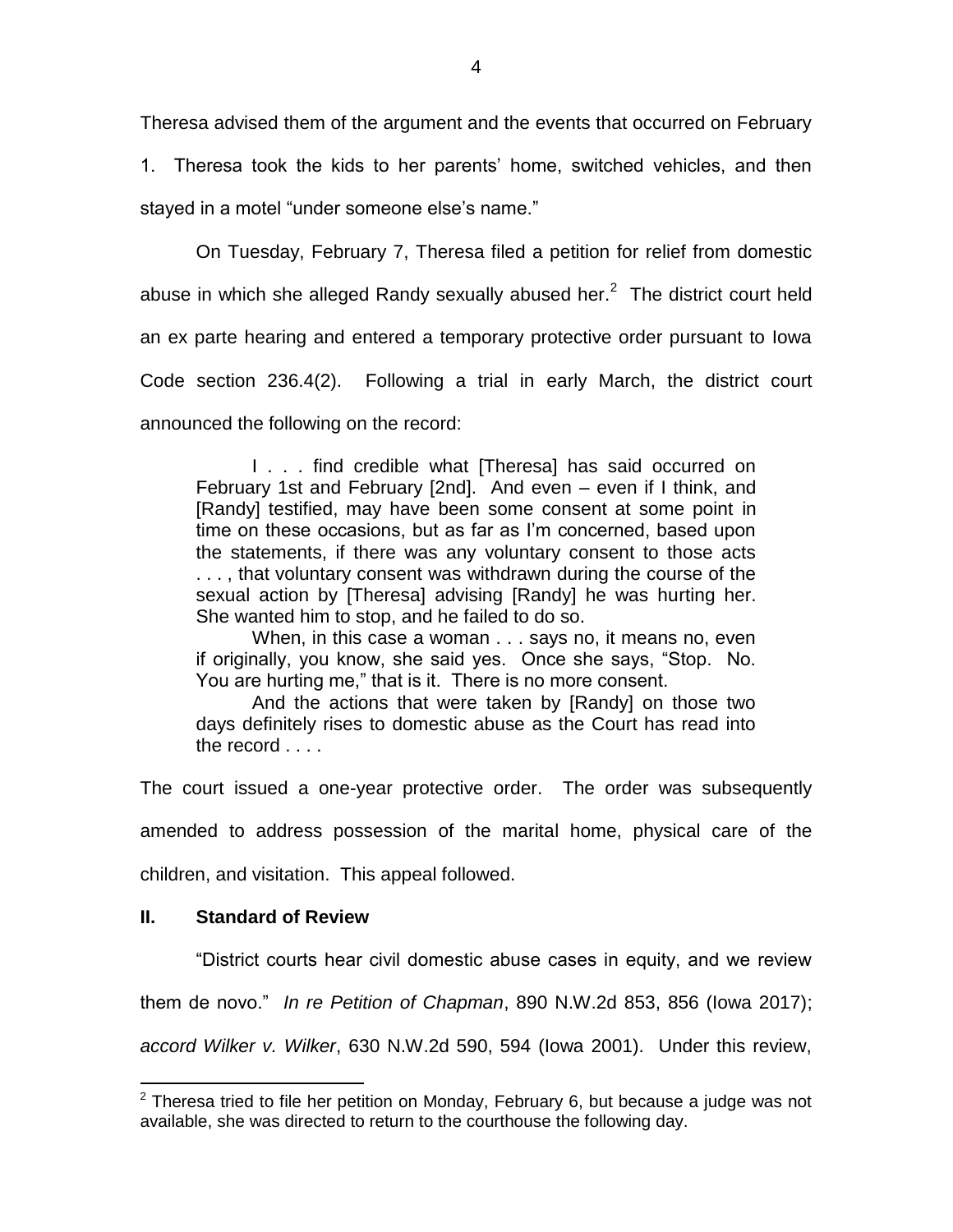"we are not bound by the trial court's conclusions of law or findings of fact, although we do give weight to factual findings, particularly when they involve the credibility of witnesses." *Chapman*, 890 N.W.2d at 856 (quoting *In re Estate of Warrington*, 686 N.W.2d 198, 202 (Iowa 2004)); *accord* Iowa R. App. P.  $6.904(3)(q)$ .

#### **III. Analysis**

On appeal, Randy contends the district court's conclusion that he committed domestic abuse assault is not supported by substantial evidence. He specifically contends "[t]here is insufficient evidence to prove that [he] specifically intended to assault Theresa or that she was placed in fear by any of his actions as she alleged."

To obtain a protective order under Iowa Code chapter 236, a plaintiff "must prove the allegation of domestic abuse by a preponderance of the evidence." Iowa Code § 236.4(1). "A preponderance of the evidence is the lowest degree of proof upon which issues of fact are determined . . . ." *State v. Beasley*, 50 N.W. 570, 570 (Iowa 1891). The quantity of evidence required of a party having the burden of proof in a civil action is "no more than will outweigh the evidence of the other side." *Hall v. Wright*, 156 N.W.2d 661, 667 (Iowa 1968).

"Domestic abuse" means any "assault as defined in section 708.1" where, among other circumstances, "[t]he assault is between family or household members who resided together at the time of the assault." Iowa Code § 236.2(2)(a). Assault is a general intent crime under section 708.1(1), and occurs when a person, without justification, commits "[a]ny act which is intended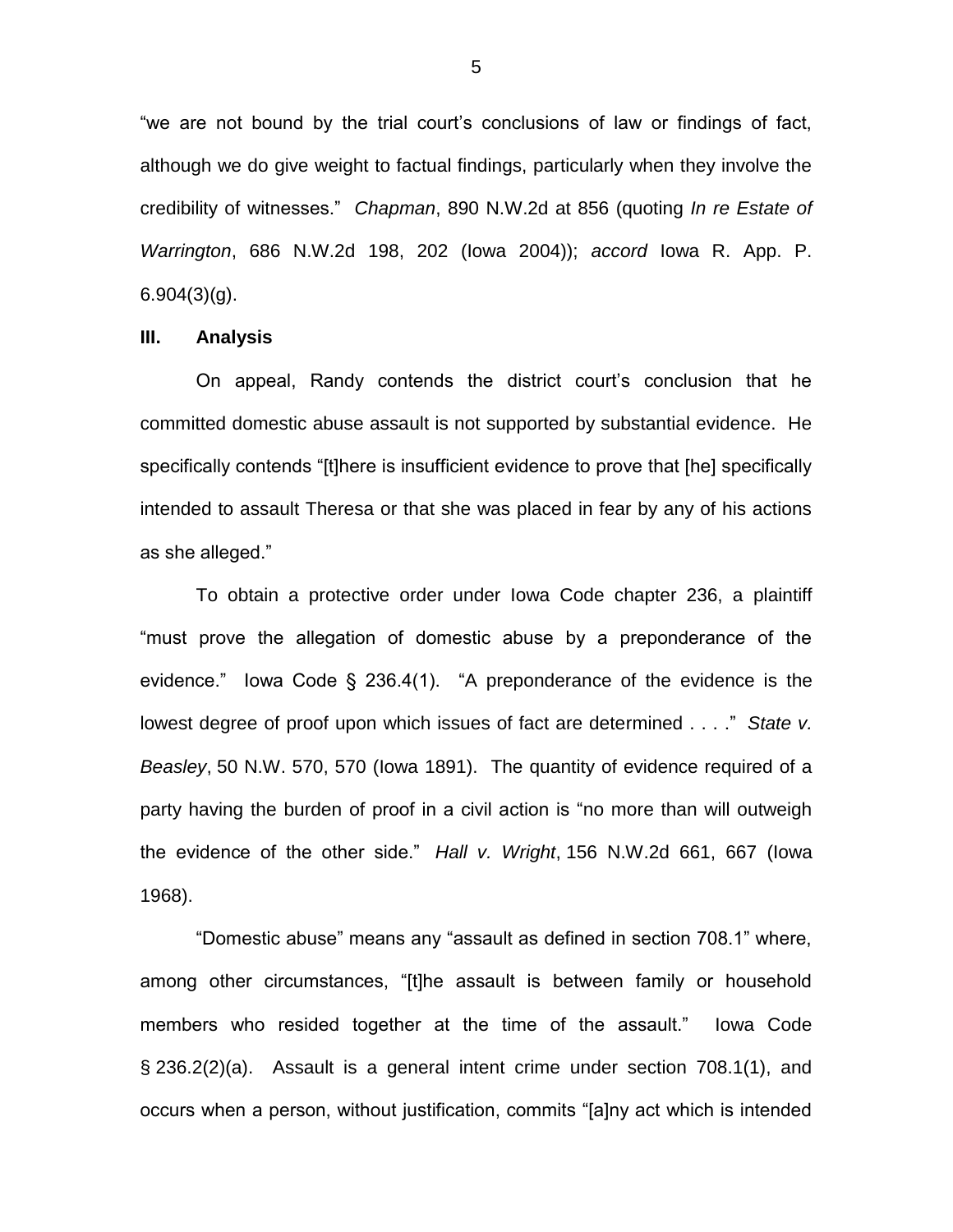to cause pain or injury to, or which is intended to result in physical contact which will be insulting or offensive to another, coupled with the apparent ability to execute the act." *Id.* § 708.1(2)(a). Although the statute defines assault as a general intent crime, specific intent continues to be an element of the offense. *See State v. Bedard*, 668 N.W.2d 598, 600–01 (Iowa 2003). However, a factfinder is allowed to infer that an individual specifically "intends the natural and probable consequences of [their] voluntary actions." *See State v. Taylor*, 689 N.W.2d 116, 136 (Iowa 2004).

Evidence of domestic abuse assault "is substantial if reasonable minds could accept it as adequate to reach the same findings." *Bacon ex rel. Bacon v. Bacon*, 567 N.W.2d 414, 417 (Iowa 1997). Although Randy veils his real argument by contending the evidence was insufficient, we note his challenge largely relates to the district court's weighing of the evidence and credibility determinations. We note the finder of fact "is free to believe or disbelieve any testimony as it chooses and to give weight to the evidence as in its judgment such evidence should receive." *State v. Thornton*, 498 N.W.2d 670, 673 (Iowa 1993). "In fact, the very function of the [factfinder] is to sort out the evidence and 'place credibility where it belongs.'" *Id.* (quoting *State v. Blair*, 347 N.W.2d 416, 420 (Iowa 1984)). The district court determined Theresa's account of the events occurring on February 1 and 2 to be credible. We give weight to that determination. *See Chapman*, 890 N.W.2d at 856.

The credible evidence reveals in the late evening hours of February 1, Theresa reluctantly consented to a sexual encounter with Randy. During the encounter, Randy forcibly penetrated her more than once, pulled her hair,

6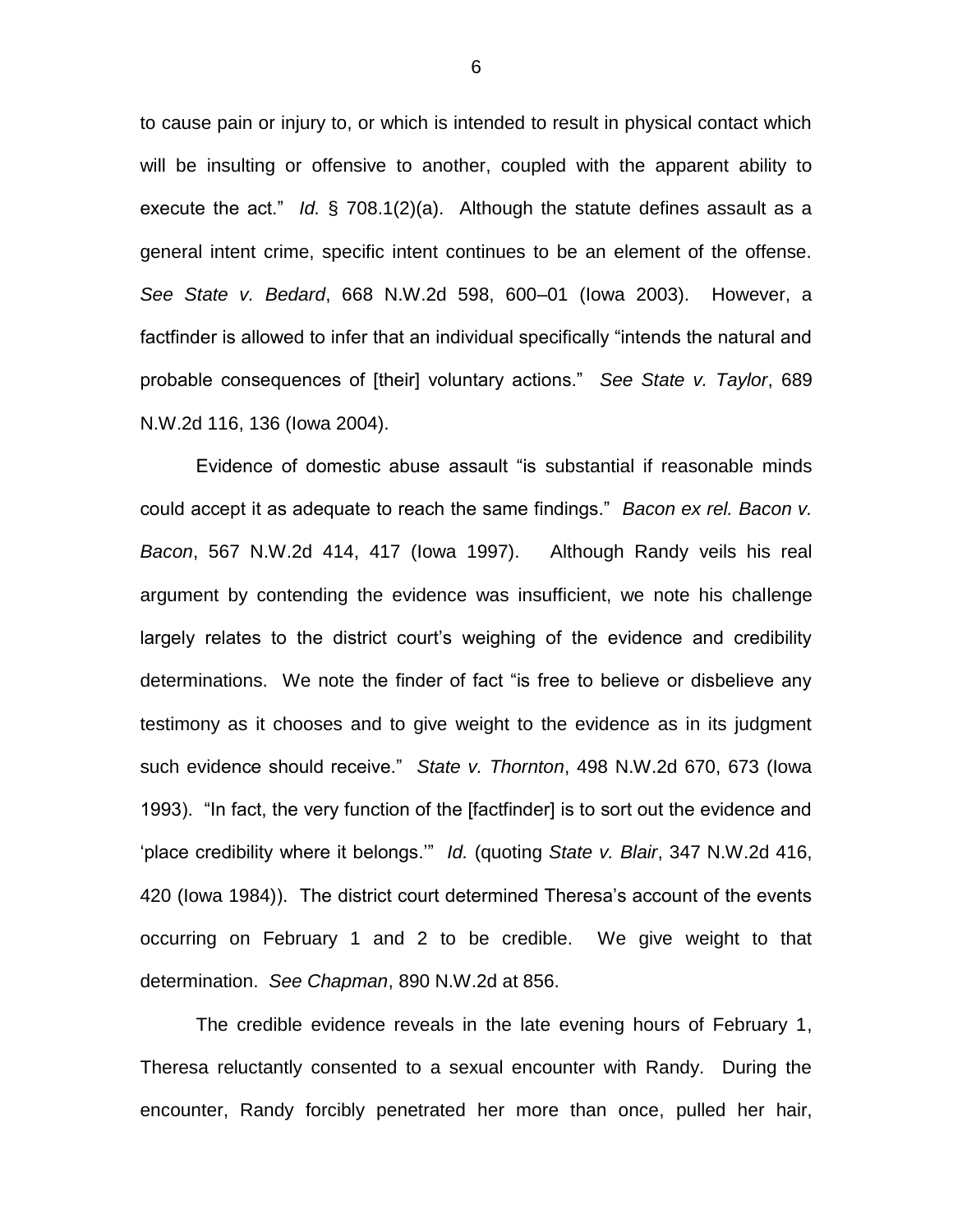slammed her head into the mattress several times, and dug his fingers into her neck. Theresa repeatedly advised Randy he was hurting her and she wanted him to stop and unsuccessfully attempted to force him off of her. Randy continued the aggressive behavior, directing Theresa to "Take it!" several times. Randy's continued actions after his wife asked him to stop and advised she was experiencing pain amount to acts by Randy which were intended to cause pain or injury to Theresa or which were intended to result in physical contact which was offensive to Theresa. *See* Iowa Code § 708.1(2)(a); *see also Taylor*, 689 N.W.2d at 136. Randy had the ability to, and in fact did, execute the acts. *See* Iowa Code § 708.1(2)(a). We conclude substantial evidence supports the district court's conclusion that Randy committed domestic abuse assault.

#### **IV. Attorney Fees**

Theresa requests an award of appellate attorney fees. "Like the district court, we have the authority to award attorney fees under Iowa Code section 236.5(4)." *Smith v. Janssen*, No. 16-0018, 2017 WL 1086206, at \*4 (Iowa Ct. App. Mar. 22, 2017); *see also Schaffer v. Frank Moyer Constr., Inc.*, 628 N.W.2d 11, 23 (Iowa 2001) (holding that a statute allowing an award of trial attorney fees permits an award of appellate attorney fees as well). An award of appellate attorney fees is not a matter of right but rests within this court's discretion. *In re Marriage of Berning*, 745 N.W.2d 90, 94 (Iowa Ct. App. 2007). In determining whether to award attorney fees, we consider the needs of the party making the request, the ability of the other party to pay, and whether the party making the request was obligated to defend the district court's decision on appeal. *Id*. In